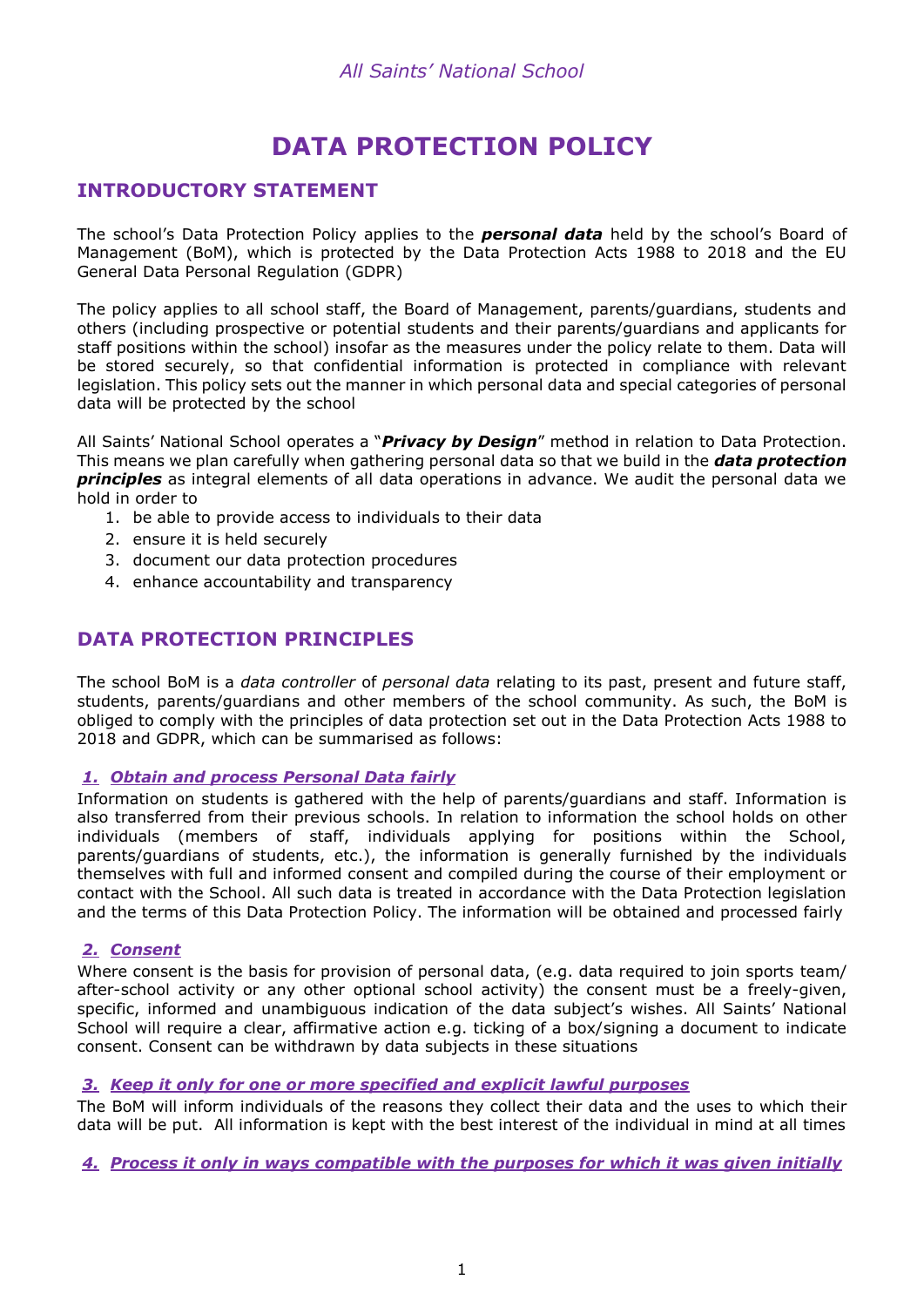Data relating to individuals will only be processed in a manner consistent with the purposes for which it was gathered. Information will only be disclosed on a 'need to know' basis, and access to it will be strictly controlled

### *5. Keep Personal Data safe and secure*

Only those with a genuine reason for doing so may gain access to the information. Personal Data is securely stored under lock and key in the case of manual records and protected with computer software and password protection in the case of electronically stored data. Portable devices storing personal data (such as laptops) are encrypted and password-protected

### *6. Keep Personal Data accurate, complete and up-to-date*

Students, parents/guardians, and/or staff should inform the school of any change which the school should make to their personal data and/or sensitive personal data to ensure that the individual's data is accurate, complete and up-to-date. Once informed, the school will make all necessary changes to the relevant records. Records must not be altered or destroyed without proper authorisation. If alteration/correction is required, then a note of the fact of such authorisation and the alteration(s) to be made to any original record/documentation should be dated and signed by the person making that change

## *7. Ensure that it is adequate, relevant and not excessive*

Only the necessary amount of information required to provide an adequate service will be gathered and stored

#### *8. Retain it no longer than is necessary for the specified purpose or purposes for which it was given*

As a general rule, the information will be kept for the duration of the individual's time in the school. Thereafter, the school will comply with DES guidelines on the storage of Personal Data relating to a student. In the case of members of staff, the school will comply with both DES guidelines and the requirements of the Revenue Commissioners with regard to the retention of records relating to employees. The school may also retain the data relating to an individual for a longer length of time for the purposes of complying with relevant provisions of law and or/defending a claim under employment legislation and/or contract and/or civil law. See **School Record Retention** table

### *9. Provide a copy of their personal data to any individual on request*

Individuals have a right to know and have access to a copy of personal data held about them, by whom, and the purpose for which it is held

## **SCOPE**

The Data Protection legislation applies to the keeping and processing of *Personal Data*. The purpose of this policy is to assist the school to meet its statutory obligations, to explain those obligations to School staff, and to inform staff, students and their parents/guardians how their data will be treated

The policy applies to all school staff, the Board of Management, parents/guardians, students and others (including prospective or potential students and their parents/guardians, and applicants for staff positions within the school) insofar as the school handles or processes their *Personal Data* in the course of their dealings with the school

#### *Definition of Data Protection Terms*

In order to properly understand the school's obligations, there are some key terms, which should be understood by all relevant school staff:

*Personal Data* means any data relating to an identified or identifiable natural person i.e. a living individual who is or can be identified either from the data or from the data in conjunction with other information that is in, or is likely to come into, the possession of the Data Controller (BoM)

*Data Controller* is the Board of Management of the school

*Data Subject -* is an individual who is the subject of personal data

*Data Processing* - performing any operation or set of operations on data, including: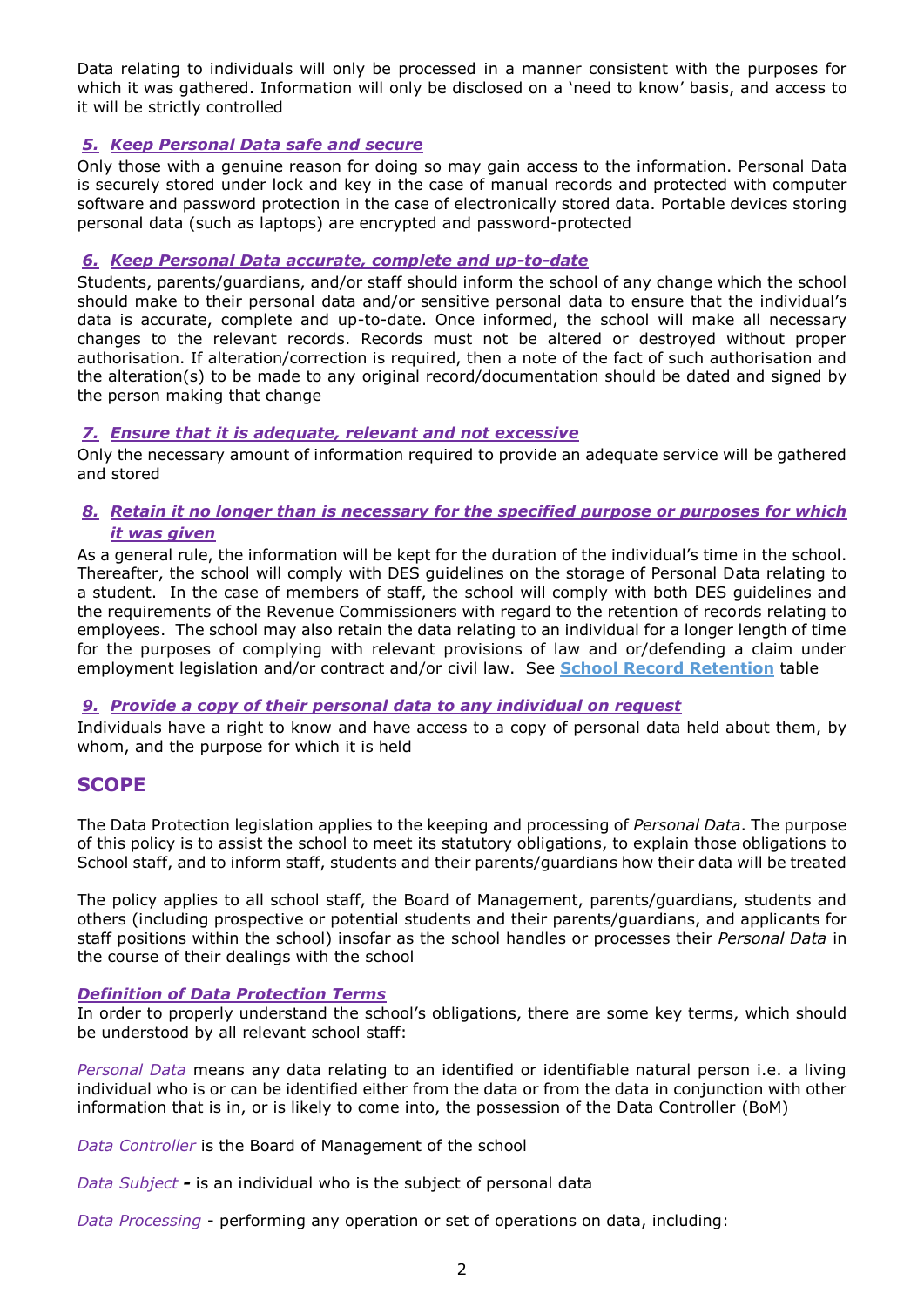- Obtaining, recording or keeping the data,
- Collecting, organising, storing, altering or adapting the data
- Retrieving, consulting or using the data
- Disclosing the data by transmitting, disseminating or otherwise making it available
- Aligning, combining, blocking, erasing or destroying the data

*Data Processor* - a person who processes personal information on behalf of a data controller, but **does not include an employee of a data controller** who processes such data in the course of their employment, for example, this might mean an employee of an organisation to which the data controller out-sources work. The Data Protection legislation places responsibilities on such entities in relation to their processing of the data. All Saints' N.S. use the Data Processors " Aladdin" and "School Accounting"

*Special categories of Personal Data* refers to *Personal Data* regarding a person's

- racial or ethnic origin
- political opinions or religious or philosophical beliefs
- physical or mental health
- sexual life and sexual orientation
- genetic and biometric data
- criminal convictions or the alleged commission of an offence
- trade union membership

*Personal Data Breach –* a breach of security leading to the accidental or unlawful destruction, loss, alteration, unauthorised disclosure of, or access to personal data transmitted, stored or otherwise processed. This means any compromise or loss of personal data, no matter how or where it occurs

## **RATIONALE**

In addition to its legal obligations under the broad remit of educational legislation, the school has a legal responsibility to comply with the Data Protection Acts 1988 to 2018 and the GDPR

This policy explains what sort of data is collected, why it is collected, for how long it will be stored and with whom it will be shared. The school takes its responsibilities under data protection law very seriously and wishes to put in place safe practices to safeguard individual's personal data. It is also recognised that recording factual information accurately and storing it safely facilitates an evaluation of the information, enabling the Principal and Board of Management to make decisions in respect of the efficient running of the School. The efficient handling of data is also essential to ensure that there is consistency and continuity where there are changes of personnel within the school and Board of Management

### **OTHER LEGAL OBLIGATIONS**

Implementation of this policy takes into account the school's other legal obligations and responsibilities. Some of these are directly relevant to data protection. *For example:*

Under *Section 9(g) of the [Education Act, 1998](http://acts2.oireachtas.ie/zza51y1998.1.html)*, the parents of a student, or a student who has reached the age of 18 years, must be given access to records kept by the school relating to the progress of the student in their education

Under *Section 20 of the [Education \(Welfare\) Act, 2000](http://www.oireachtas.ie/documents/bills28/acts/2000/a2200.pdf)*, the school must maintain a register of all students attending the School

Under S*ection 20(5) of the Education (Welfare) Act, 2000*, a Principal is obliged to notify certain information relating to the child's attendance in school and other matters relating to the child's educational progress to the Principal of another school to which a student is transferring. All Saints' National School sends,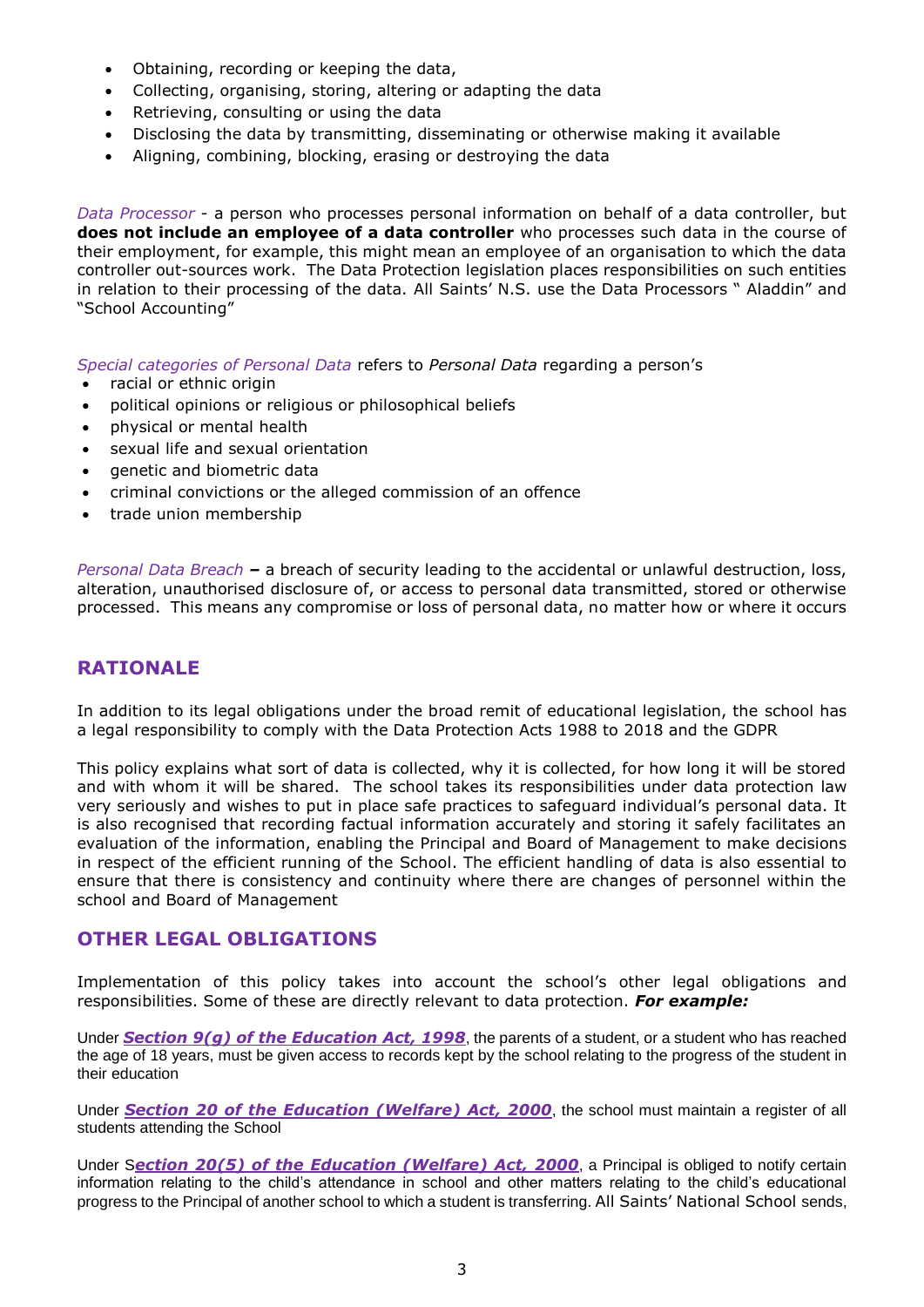by post, a copy of a child's *Passport,* as provided by the National Council for Curriculum and Assessment, to the Principal of the Post-Primary School in which the pupil has been enrolled

Where reports on pupils which have been completed by professionals, apart from [*Ainm na Scoile*] staff, are included in current pupil files, such reports are only passed to the Post-Primary school following express written permission having been sought and received from the parents of the said pupils

Under *Section 21 of the [Education \(Welfare\) Act, 2000](http://www.oireachtas.ie/documents/bills28/acts/2000/a2200.pdf)*, the school must record the attendance or non-attendance of students registered at the school on each school day

Under *Section 28 of the [Education \(Welfare\) Act, 2000](http://www.oireachtas.ie/documents/bills28/acts/2000/a2200.pdf)*, the School may supply *Personal Data* kept by it to certain prescribed bodies (the Department of Education and Skills, Tusla, the National Council for Special Education and other schools). The BoM must be satisfied that it will be used for a 'relevant purpose' (which includes recording a person's educational or training history or monitoring their educational or training progress; or for carrying out research into examinations, participation in education and the general effectiveness of education or training)

Under *Section 14 of the Education for Persons with Special Educational Needs Act, 2004*, the school is required to furnish to the National Council for Special Education (and its employees, which would include Special Educational Needs Organisers) such information as the Council may from time to time reasonably request

The *Freedom of Information Act 1997* provides a qualified right to access to information held by public bodies which does not necessarily have to be "personal data", as with data protection legislation. While most schools are not currently subject to freedom of information legislation, (with the exception of schools under the direction of Education and Training Boards), if a school has furnished information to a body covered by the Freedom of Information Act (such as the Department of Education and Skills, etc.) these records could be disclosed by that body if a request is made to that body

Under *Section 26(4) of the Health Act, 1947* a School shall cause all reasonable facilities (including facilities for obtaining names and addresses of pupils attending the school) to be given to a health authority who has served a notice on it of medical inspection, e.g. a dental inspection

Under *Children First Act 2015, mandated persons in* schools have responsibilities to report child welfare concerns to TUSLA- Child and Family Agency (or in the event of an emergency and the unavailability of TUSLA, to An Garda Síochána)

# **RELATIONSHIP TO CHARACTERISTIC SPIRIT OF THE SCHOOL:**

All Saints' National School seeks to:

- enable students to develop their full potential
- provide a safe and secure environment for learning
- promote respect for the diversity of values, beliefs, traditions, languages and ways of life in society

We aim to achieve these goals while respecting the privacy and data protection rights of students, staff, parents/guardians and others who interact with us. The school wishes to achieve these aims/missions while fully respecting individuals' rights to privacy and rights under the Data Protection legislation.

## **PERSONAL DATA**

The *Personal Data* records held by the school **may** include:

#### *1. Staff records:*

#### *a) Categories of staff data:*

As well as existing members of staff (and former members of staff), these records may also relate to applicants applying for positions within the school, trainee teachers and teachers under probation. These staff records may include: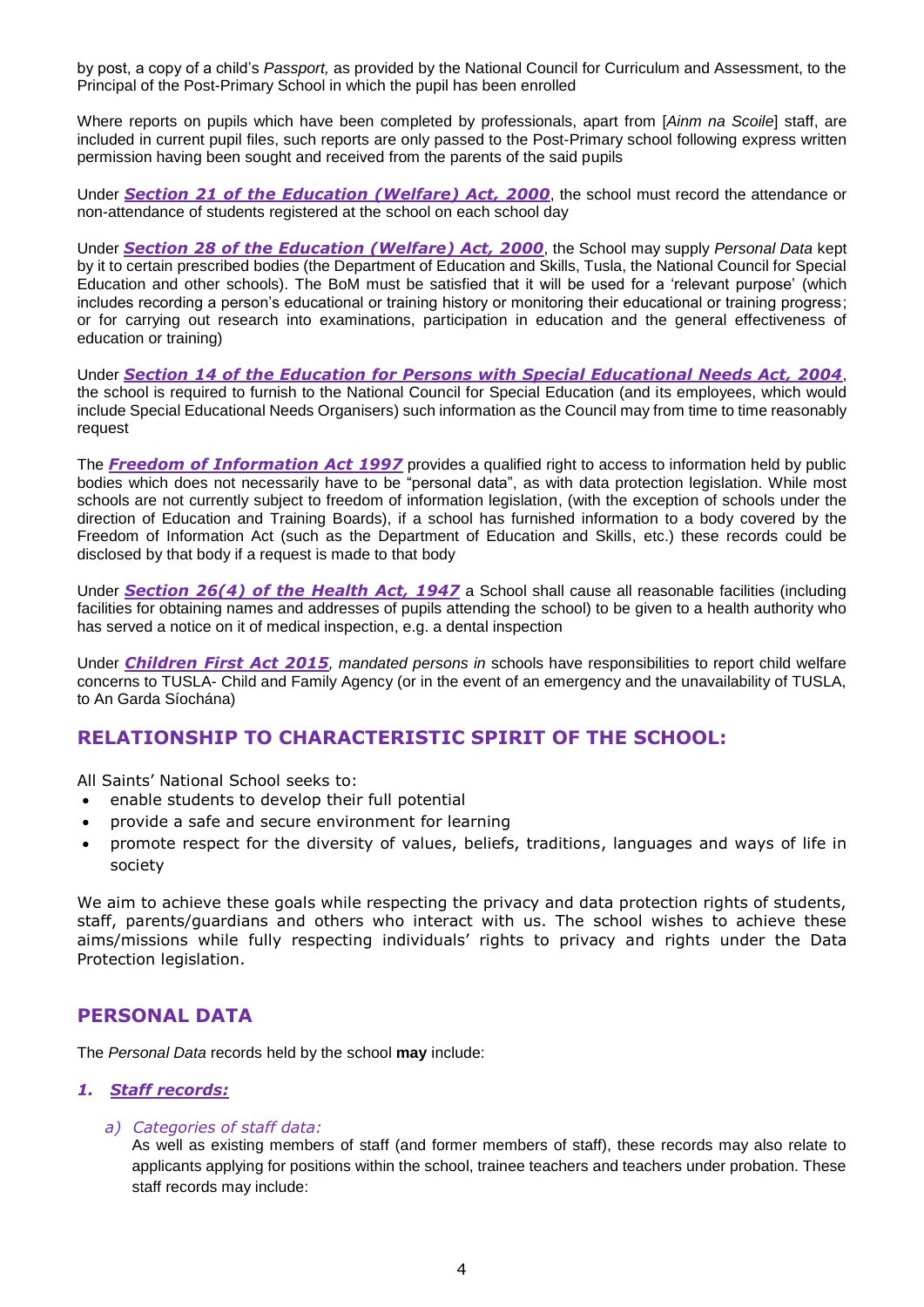- Name, address and contact details, PPS number.
- Name and contact details of next-of-kin in case of emergency.
- Original records of application and appointment to promotion posts
- Details of approved absences (career breaks, parental leave, study leave, etc.)
- Details of work record (qualifications, classes taught, subjects, etc.)
- Details of any accidents/injuries sustained on school property or in connection with the staff member carrying out their school duties
- Records of any reports the school (or its employees) have made in respect of the staff member to State departments and/or other agencies under Children First Act 2015

#### b) *Purposes*:

Staff records are kept for the purposes of:

- the management and administration of school business (now and in the future)
- to facilitate the payment of staff, and calculate other benefits/entitlements (including reckonable service for the purpose of calculation of pension payments, entitlements and/or redundancy payments where relevant)
- to facilitate pension payments in the future
- human resources management
- recording promotions made (documentation relating to promotions applied for) and changes in responsibilities, etc.
- to enable the school to comply with its obligations as an employer, including the preservation of a safe, efficient working and teaching environment (including complying with its responsibilities under the Safety, Health and Welfare at Work Act 2005)
- to enable the school to comply with requirements set down by the Department of Education and Skills, the Revenue Commissioners, the National Council for Special Education, TUSLA, the HSE, and any other governmental, statutory and/or regulatory departments and/or agencies
- and for compliance with legislation relevant to the school.

#### *c) Location and Security procedures of All Saints' National School:*

- a. Manual records are kept in a secure, locked filing cabinet in a locked administration office only accessible to personnel who are authorised to use the data. Employees are required to maintain the confidentiality of any data to which they have access.
- b. Digital records are stored on Onedrive or Aladdin or School Accounting. Computers are password protected and have firewall protection form PDST.The school has the burglar alarm activated during out-of-school hours.

#### *2. Student records:*

#### *a) Categories of student data:*

#### These may include:

- Information which may be sought and recorded at enrolment and may be collated and compiled during the course of the student's time in the school. These records may include:
	- o name, address and contact details, PPS number
	- o date and place of birth
	- o names and addresses of parents/guardians and their contact details (including any special arrangements with regard to guardianship, custody or access)
	- o religious belief
	- o racial or ethnic origin
	- o membership of the Traveller community, where relevant
	- o whether they (or their parents) are medical card holders
	- $\circ$  whether English is the student's first language and/or whether the student requires English language support
	- o any relevant special conditions (e.g. special educational needs, health issues, etc.) which may apply
- Information on previous academic record (including reports, references, assessments and other records from any previous school(s) attended by the student
- Psychological, psychiatric and/or medical assessments
- Attendance records
- Photographs and recorded images of students (including at school events and noting achievements) are managed in line with the accompanying policy on school photography.
- Academic record subjects studied, class assignments, examination results as recorded on official School reports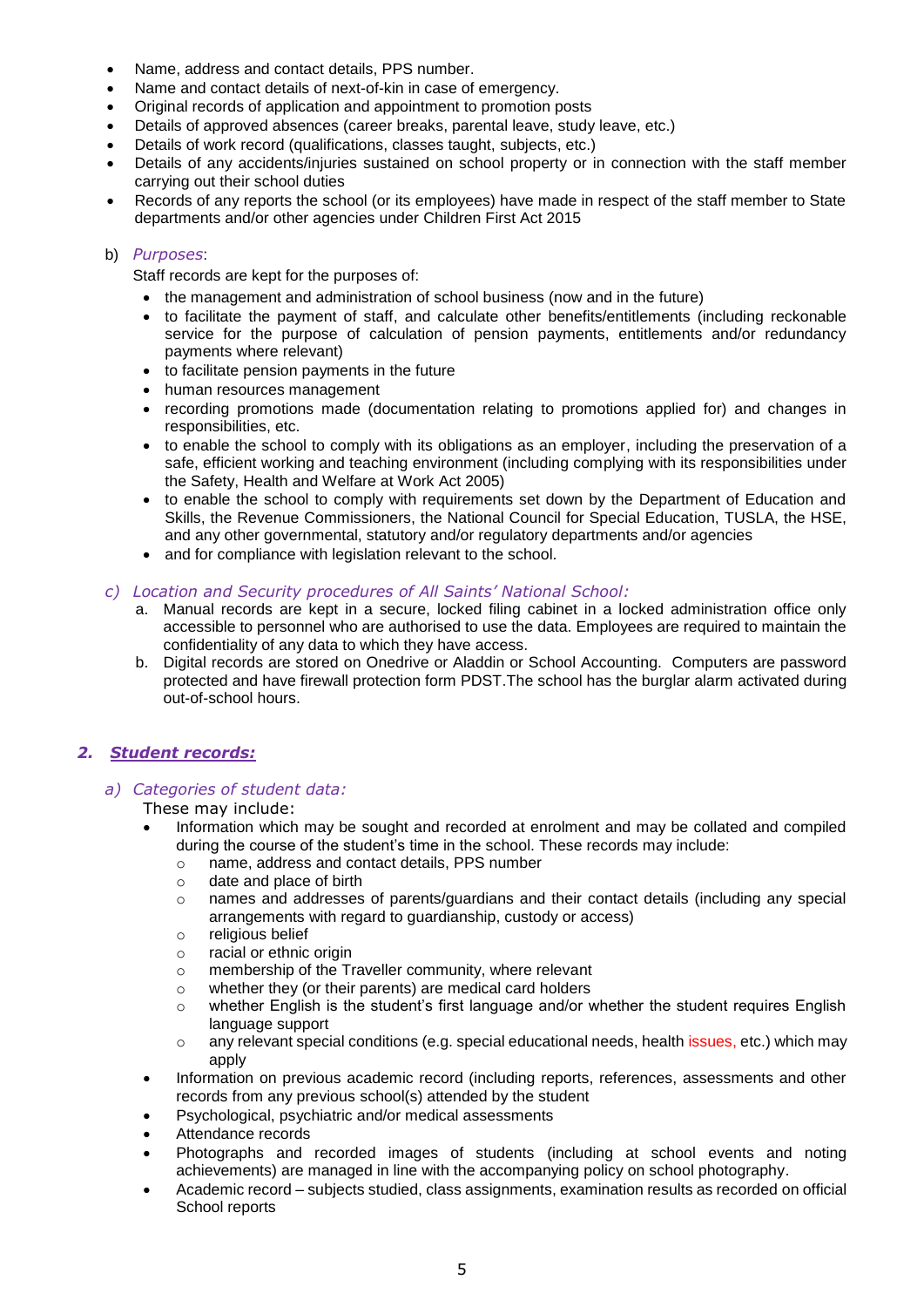- Records of significant achievements
- Whether the student is exempt from studying Irish
- Records of disciplinary issues/investigations and/or sanctions imposed
- Other records e.g. records of any serious injuries/accidents, etc. (Note: it is advisable to inform parents that a particular incident is being recorded).
- Records of any reports the school (or its employees) have made in respect of the student to State Departments and/or other agencies under Children First Act 2015.

#### *b) Purposes: The purposes for keeping student records include:*

- to enable each student to develop to his/her full potential
- to comply with legislative or administrative requirements
- to ensure that eligible students can benefit from the relevant additional teaching or financial supports
- to support the provision of religious instruction
- to enable parents/guardians to be contacted in the case of emergency or in the case of school closure, or to inform parents of their child's educational progress or to inform parents of school events, etc.
- to meet the educational, social, physical and emotional requirements of the student
- photographs and recorded images of students are taken to celebrate school achievements, e.g. compile yearbooks, establish a school website, record school events, and to keep a record of the history of the school. Such records are taken and used in accordance with the '*School Photography Policy'* and '*School Website Privacy Statement'*.
- to ensure that the student meets the school's admission criteria
- to ensure that students meet the minimum age requirement for attendance at Primary School.
- to ensure that any student seeking an exemption from Irish meets the criteria in order to obtain such an exemption from the authorities
- to furnish documentation/information about the student to the Department of Education and Skills, the National Council for Special Education, TUSLA, and other schools, etc. in compliance with law and directions issued by government departments
- to furnish, when requested by the student (or their parents/guardians in the case of a student under 18 years) documentation/information/references to second-level educational institutions.

#### *c) (Location and Security procedures as above):*

#### *3. Board of Management records:*

- *a) Categories of Board of Management data:*
	- Name, address and contact details of each member of the Board of Management (including former members of the Board of Management)
	- Records in relation to appointments to the Board
	- Minutes of Board of Management meetings and correspondence to the Board which may include references to individuals.

#### *b) Purposes:*

To enable the Board of Management to operate in accordance with the Education Act 1998 and other applicable legislation and to maintain a record of Board appointments and decisions.

#### *c) (Location and Security procedures as above):*

#### *4. Other Records: Creditors*

*a) Categories of Board of Management data:*

The school may hold some or all of the following information about creditors (some of whom are selfemployed individuals):

- name
- address
- contact details
- PPS number
- tax details
- bank details and
- amount paid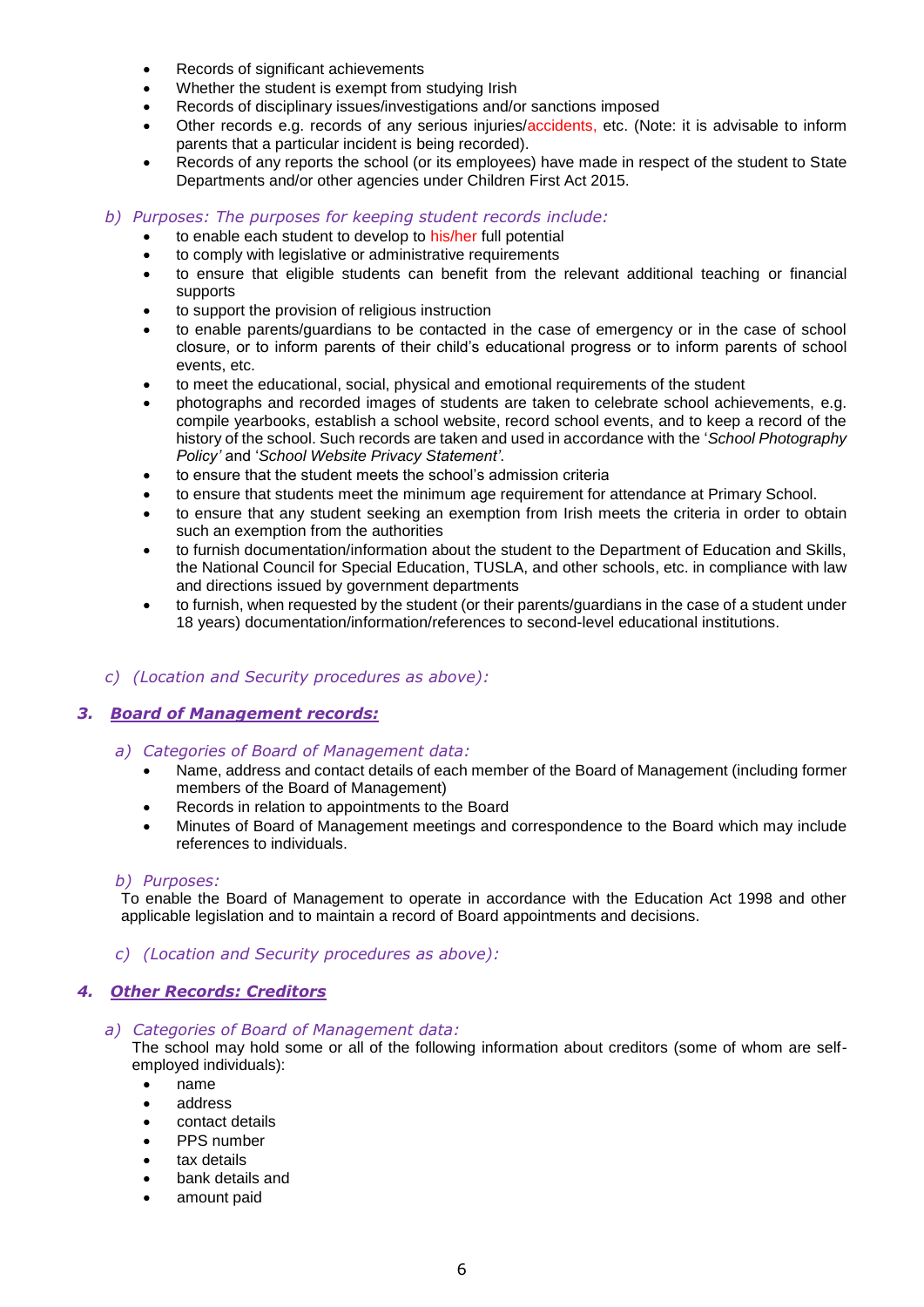#### *b) Purposes: The purposes for keeping creditor records are:*

This information is required for routine management and administration of the school's financial affairs, including the payment of invoices, the compiling of annual financial accounts and complying with audits and investigations by the Revenue Commissioners.

*c) (Location and Security procedures as above):* 

### *5. Other Records: Charity Tax-back Forms*

*a) Categories of Board of Management data:*

The school may hold the following data in relation to donors who have made charitable donations to the school:

- name
- address
- telephone number
- PPS number
- tax rate
- signature and
- the gross amount of the donation.

#### *b) Purposes: The purposes for keeping creditor records are:*

Schools are entitled to avail of the scheme of tax relief for donations of money they receive. To claim the relief, the donor must complete a certificate (CHY2) and forward it to the school to allow it to claim the grossed up amount of tax associated with the donation. The information requested on the appropriate certificate is the parents' name, address, PPS number, tax rate, telephone number, signature and the gross amount of the donation. This is retained by the School in the event of audit by the Revenue Commissioners.

*c) (Location and Security procedures as above):* 

# **EXAMINATION RESULTS**

The school will hold data comprising examination results in respect of its students. These include class, midterm, annual and continuous assessment results and the results of Standardised Tests

#### *Purposes:*

The main purpose for which these examination results are held is to monitor a student's progress and to provide a sound basis for advising them and their parents or guardian about educational attainment levels and recommendations for the future. The data may also be aggregated for statistical/reporting purposes, such as to compile results tables. The data may be transferred to the Department of Education and Skills, the National Council for Curriculum and Assessment and other schools to which pupils move.

*Location and Security procedures* 

As above

## **LINKS TO OTHER POLICIES AND TO CURRICULUM DELIVERY**

Our school policies need to be consistent with one another, within the framework of the overall School Plan. Relevant school policies already in place or being developed or reviewed, shall be examined with reference to the *Data Protection Policy* and any implications which it has for them shall be addressed.

The following policies may be among those considered:

- Pupil Online Database (POD): Collection of the data for the purposes of complying with the Department of Education and Skills' pupil online databases. (*see appendix A)*
- Child Protection Procedures
- Anti-Bullying Procedures
- Code of Behaviour
- Enrolment Policy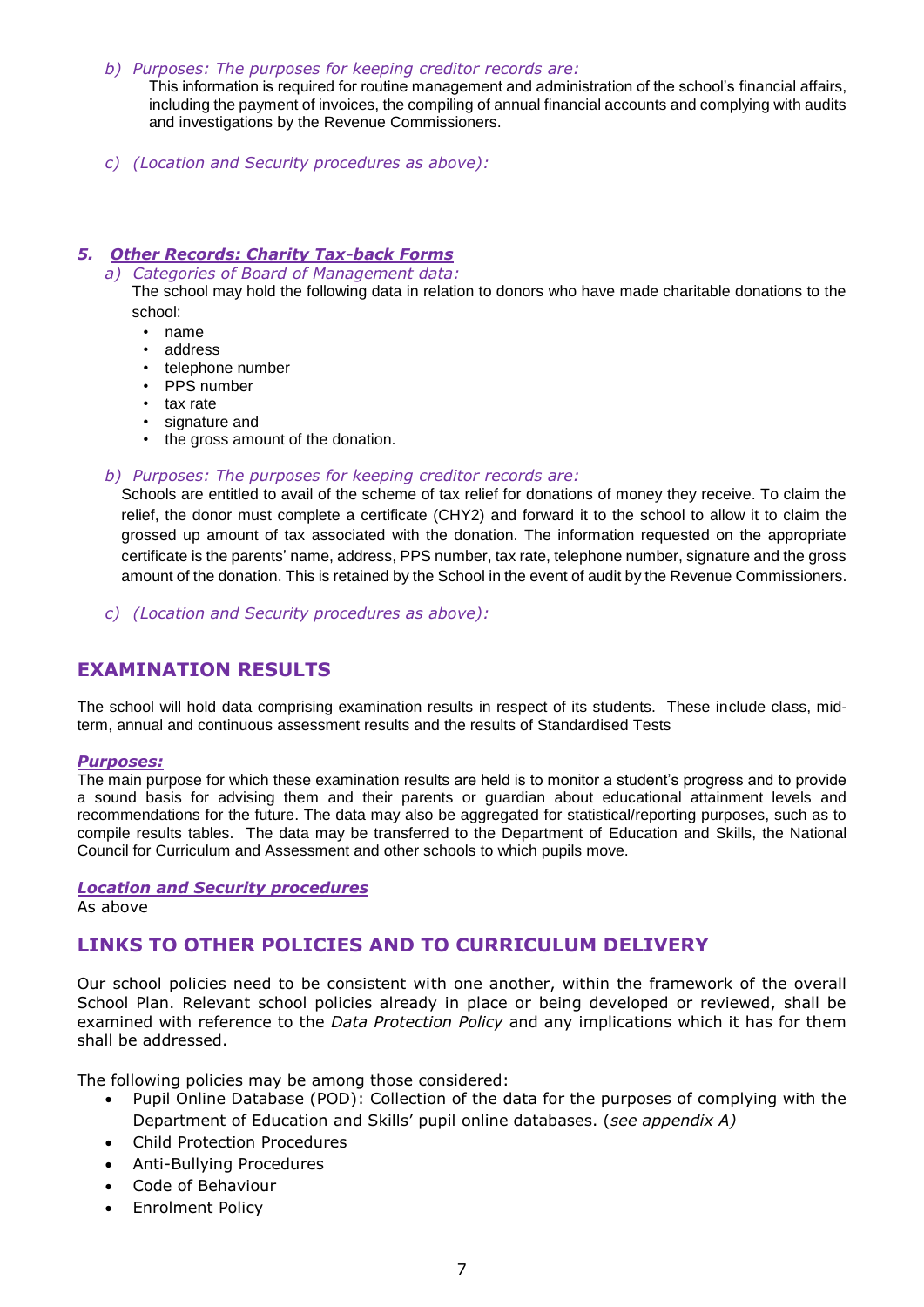- ICT Acceptable Usage Policy
- Assessment Policy
- Special Educational Needs Policy
- Book-Rental Policy
- Critical Incident Policy
- Attendance Policy

# **PROCESSING IN LINE WITH A DATA SUBJECT'S RIGHTS**

Data in this school will be processed in line with the data subject's rights. Data subjects have a right to:

- Know what personal data the school is keeping on them
- Request access to *any data* held about them by a data controller
- Prevent the processing of their data for direct-marketing purposes
- Ask to have inaccurate data amended
- Ask to have data erased once it is no longer necessary or irrelevant. *(see appendix D)*

#### *Data Processors*

Agreements between 'Aladdin and School Accounting. All Saints' National School third party agreement specifies the conditions under which the data may be processed, the security conditions attaching to the processing of the data and that the data must be deleted or returned upon completion or termination of the contract*. (see appendix B)*

#### *Personal Data Breaches*

All incidents in which personal data has been put at risk must be reported to the Office of the Data Protection Commissioner within 72 hours

When the personal data breach is likely to result in a high risk to the rights and freedoms of natural persons, the BoM must communicate the personal data breach to the data subject without undue delay

If a data processor becomes aware of a personal data breach, it must bring this to the attention of the data controller (BoM) without undue delay.

### *Dealing with a data access request*

Individuals are entitled to a copy of their personal data on written request

The individual is entitled to a copy of their personal data

Request must be responded to within one month. An extension may be required e.g. over holiday periods

No fee may be charged except in exceptional circumstances where the requests are repetitive or manifestly unfounded or excessive

No personal data can be supplied relating to another individual apart from the data subject *(see appendix C)*

# **PROVIDING INFORMATION OVER THE PHONE**

An employee dealing with telephone enquiries should be careful about disclosing any personal information held by the school over the phone. In particular, the employee should:

- Ask that the caller put their request in writing
- Refer the request to the Principal for assistance in difficult situations
- Not feel forced into disclosing personal information

# **IMPLEMENTATION ARRANGEMENTS, ROLES AND RESPONSIBILITIES**